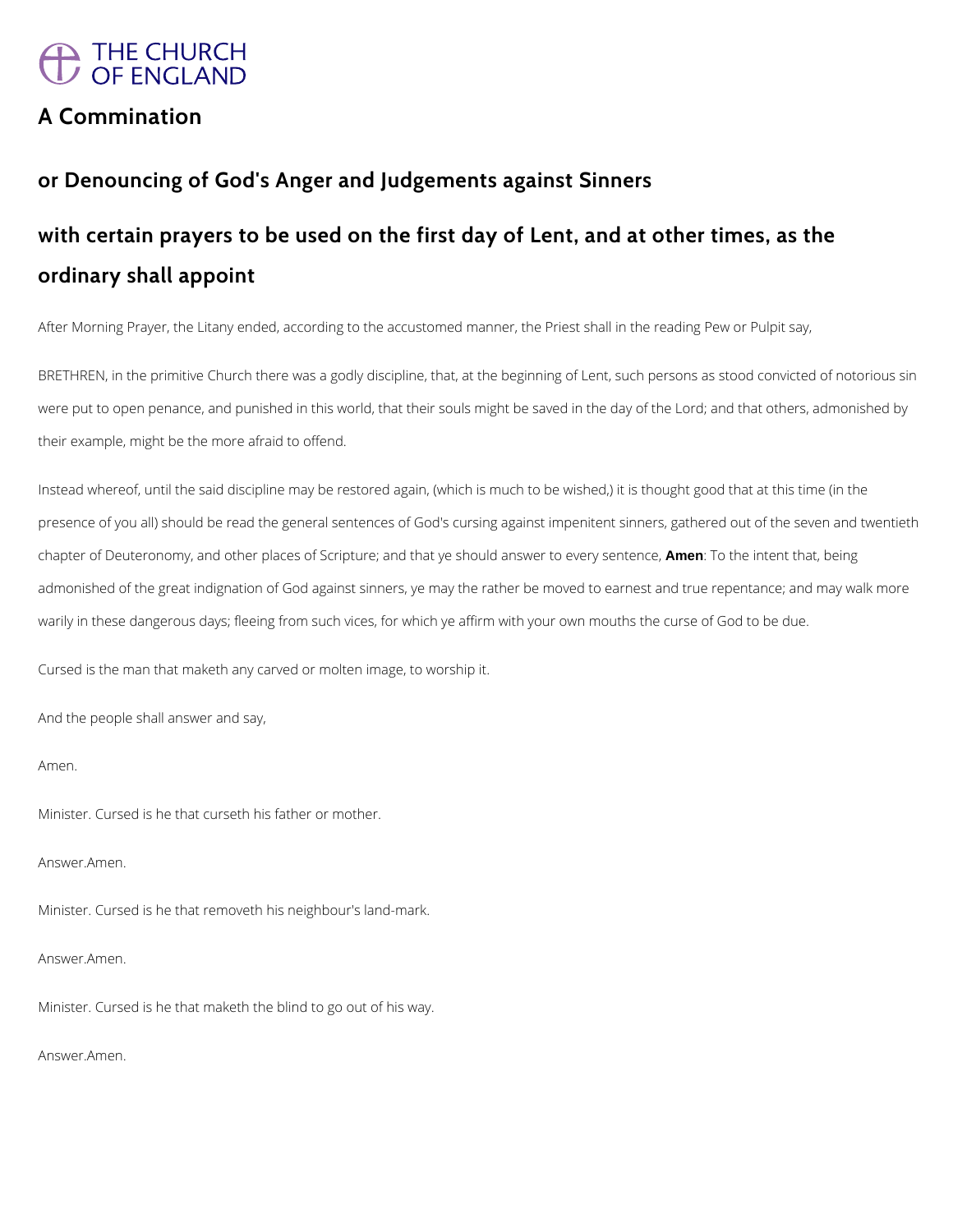Minister. Cursed is he that perverteth the judgement of the stranger, the fatherless, and widow.

Answer.Amen.

Minister. Cursed is he that smiteth his neighbour secretly.

Answer.Amen.

Minister. Cursed is he that lieth with his neighbour's wife.

Answer.Amen.

Minister. Cursed is he that taketh reward to slay the innocent.

Answer.Amen.

Minister. Cursed is he that putteth his trust in man, and taketh man for his defence, and in his heart goeth from the Lord.

Answer.Amen.

Minister.

Cursed are the unmerciful, fornicators, and adulterers, covetous persons, idolaters, slanderers, drunkards, and extortioners.

Â

Answer.Amen.

Minister.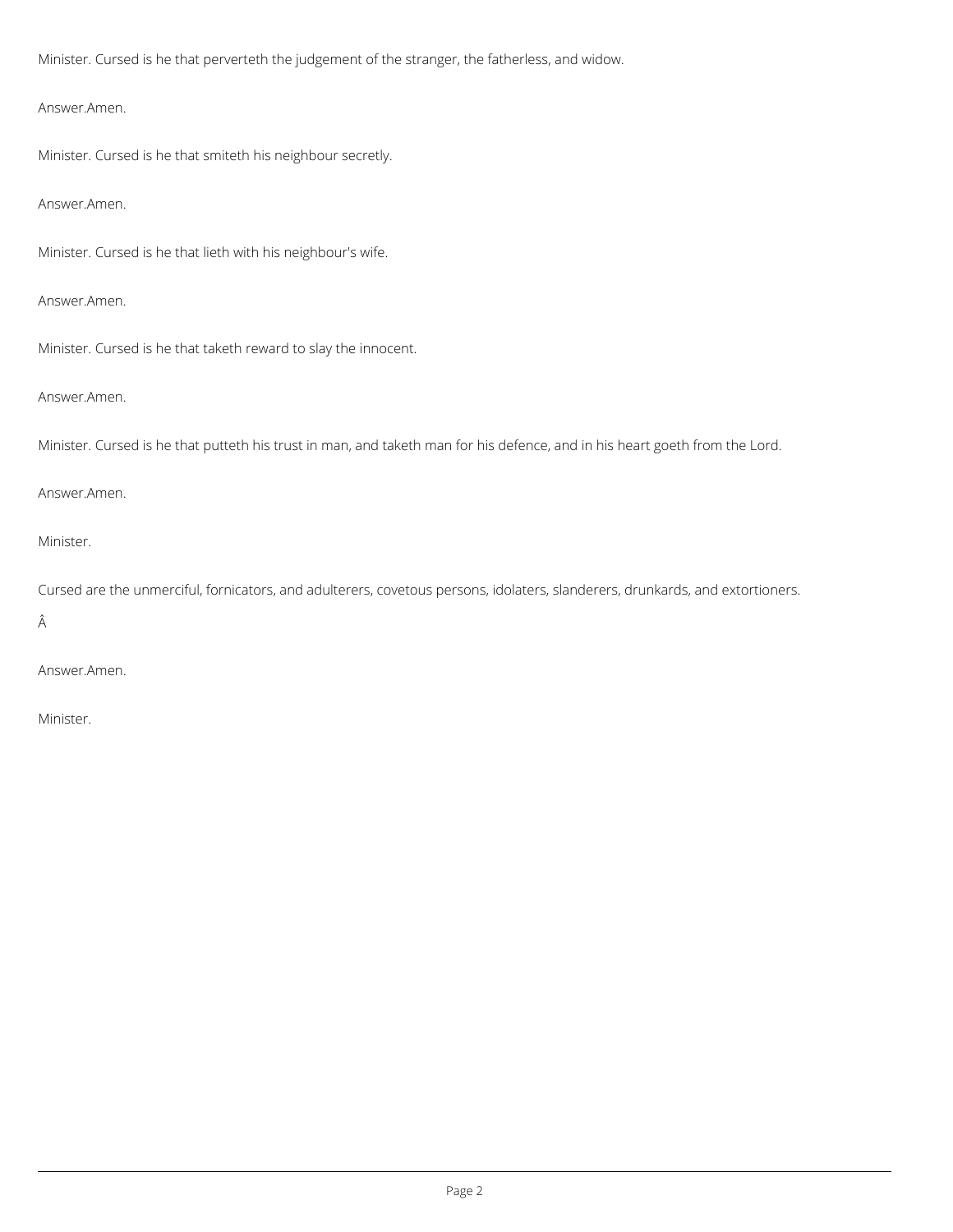Now seeing that all they are accursed (as the prophet David beareth witness) who do err and go astray from the commandments of God; let us (remembering the dreadful judgement hanging over our heads, and always ready to fall upon us) return unto our Lord God with all contrition and meekness of heart; bewailing and lamenting our sinful life, acknowledging and confessing our offences, and seeking to bring forth worthy fruits of penance. For now is the axe put unto the root of the trees, so that every tree that bringeth not forth good fruit is hewn down, and cast into the fire. It is a fearful thing to fall into the hands of the living God: He shall pour down rain upon the sinners, snares, fire and brimstone, storm and tempest; this shall be their portion to drink. For lo, the Lord is come out of his place to visit the wickedness of such as dwell upon the earth. But who may abide the day of his coming? Who shall be able to endure when he appeareth? His fan is in his hand, and he will purge his floor, and gather his wheat into the barn; but he will burn the chaff with unquenchable fire. The day of the Lord cometh as a thief in the night: and when men shall say, Peace, and all things are safe, then shall sudden destruction come upon them, as sorrow cometh upon a woman travailing with child, and they shall not escape. Then shall appear the wrath of God in the day of vengeance, which obstinate sinners, through the stubbornness of their heart, have heaped unto themselves; which despised the goodness, patience, and long-sufferance of God, when he calleth them continually to repentance. Then shall they call upon me (saith the Lord) but I will not hear; they shall seek me early, but they shall not find me; and that, because they hated knowledge, and received not the fear of the Lord, but abhorred my counsel, and despised my correction. Then shall it be too late to knock, when the door shall be shut; and too late to cry for mercy, when it is the time of justice. O terrible voice of most just judgement, which shall be pronounced upon them, when it shall be said unto them, Go, ye cursed, into the fire everlasting, which is prepared for the devil and his angels. Therefore, brethren, take we heed betime, while the day of salvation lasteth; for the night cometh, when none can work: But let us, while we have the light, believe in the light, and walk as children of the light; that we be not cast into utter darkness, where is weeping and gnashing of teeth. Let us not abuse the goodness of God, who calleth us mercifully to amendment, and of his endless pity promiseth us forgiveness of that which is past, if with a perfect and true heart we return unto him. For though our sins be as red as scarlet, they shall be made white as snow; and though they be like purple, yet they shall be made white as wool. Turn ye (saith the Lord) from all your wickedness, and your sin shall not be your destruction: Cast away from you all your ungodliness that ye have done: Make you new hearts, and a new spirit: Wherefore will ye die, O ye house of Israel? seeing that I have no pleasure in the death of him that dieth, saith the Lord God. Turn ye then, and ye shall live. Although we have sinned, yet have we an Advocate with the Father, Jesus Christ the righteous; and he is the propitiation for our sins. For he was wounded for our offences, and smitten for our wickedness. Let us therefore return unto him, who is the merciful receiver of all true penitent sinners; assuring ourselves that he is ready to receive us, and most willing to pardon us, if we come unto him with faithful repentance; if we submit ourselves unto him, and from henceforth walk in his ways; if we will take his easy yoke and light burden upon us, to follow him in

lowliness, patience, and charity, and be ordered by the governance of his Holy Spirit; seeking always his glory, and serving him duly in our

vocation with thanksgiving. This if we do, Christ will deliver us from the curse of the law, and from the extreme malediction which shall light upon

them that shall be set on the left hand; and he will set us on his right hand, and give us the gracious benediction of his Father, commanding us

to take possession of his glorious kingdom: Unto which he vouchsafe to bring us all, for his infinite mercy. Amen.

Then shall they all kneel upon their knees, and the Priest and Clerks kneeling (in the place where they are accustomed to say the Litany) shall say this Psalm.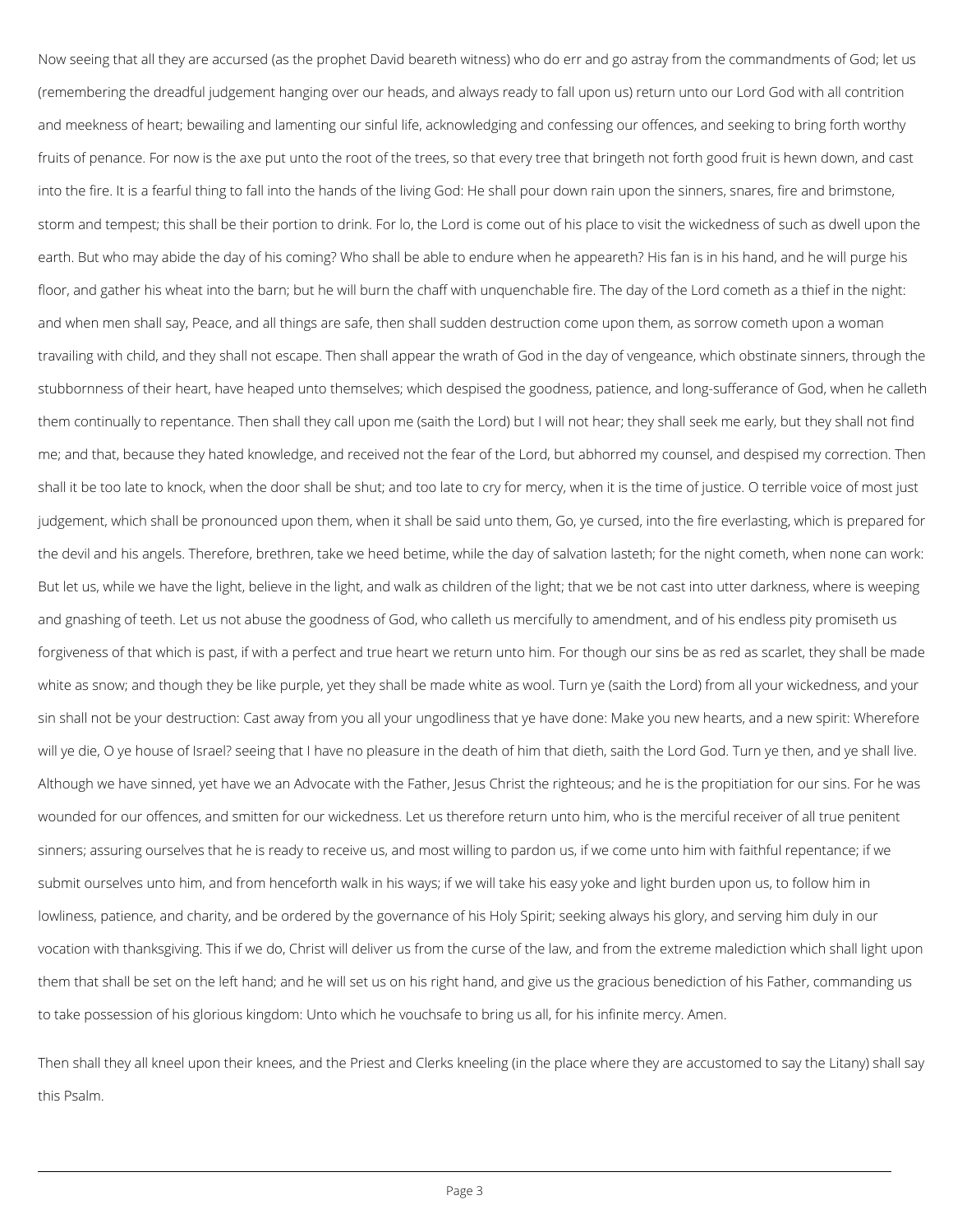### *Miserere mei, Deus.* Psalm 51

Have mercy upon me, O God, after thy great goodness : according to the multitude of thy mercies do away mine offences.

Wash me throughly from my wickedness : and cleanse me from my sin.

For I acknowledge my faults : and my sin is ever before me.

Against thee only have I sinned, and done this evil in thy sight : that thou mightest be justified in thy saying, and clear when thou art judged.

Behold, I was shapen in wickedness : and in sin hath my mother conceived me.

But lo, thou requirest truth in the inward parts: and shalt make me to understand wisdom secretly.

Thou shalt purge me with hyssop, and I shall be clean : thou shalt wash me, and I shall be whiter than snow.

Thou shalt make me hear of joy and gladness: that the bones which thou hast broken may rejoice.

Turn thy face away from my sins : and put out all my misdeeds.

Make me a clean heart, O God : and renew a right spirit within me.

Cast me not away from thy presence : and take not thy holy Spirit from me.

O give me the comfort of thy help again : and stablish me with thy free Spirit.

Then shall I teach thy ways unto the wicked: and sinners shall be converted unto thee.

Deliver me from blood-guiltiness, O God, thou that art the God of my health : and my tongue shall sing of thy righteousness.

Thou shalt open my lips, O Lord : and my mouth shall shew thy praise.

For thou desirest no sacrifice, else would I give it thee : but thou delightest not in burnt-offering.

The sacrifice of God is a troubled spirit : a broken and contrite heart, O God, shalt thou not despise.

Then shalt thou be pleased with the sacrifice of righteousness, with the burnt-offerings and oblations : then shall they offer young bullocks upon

thine altar.

Glory be to the Father, and to the Son : and to the Holy Ghost;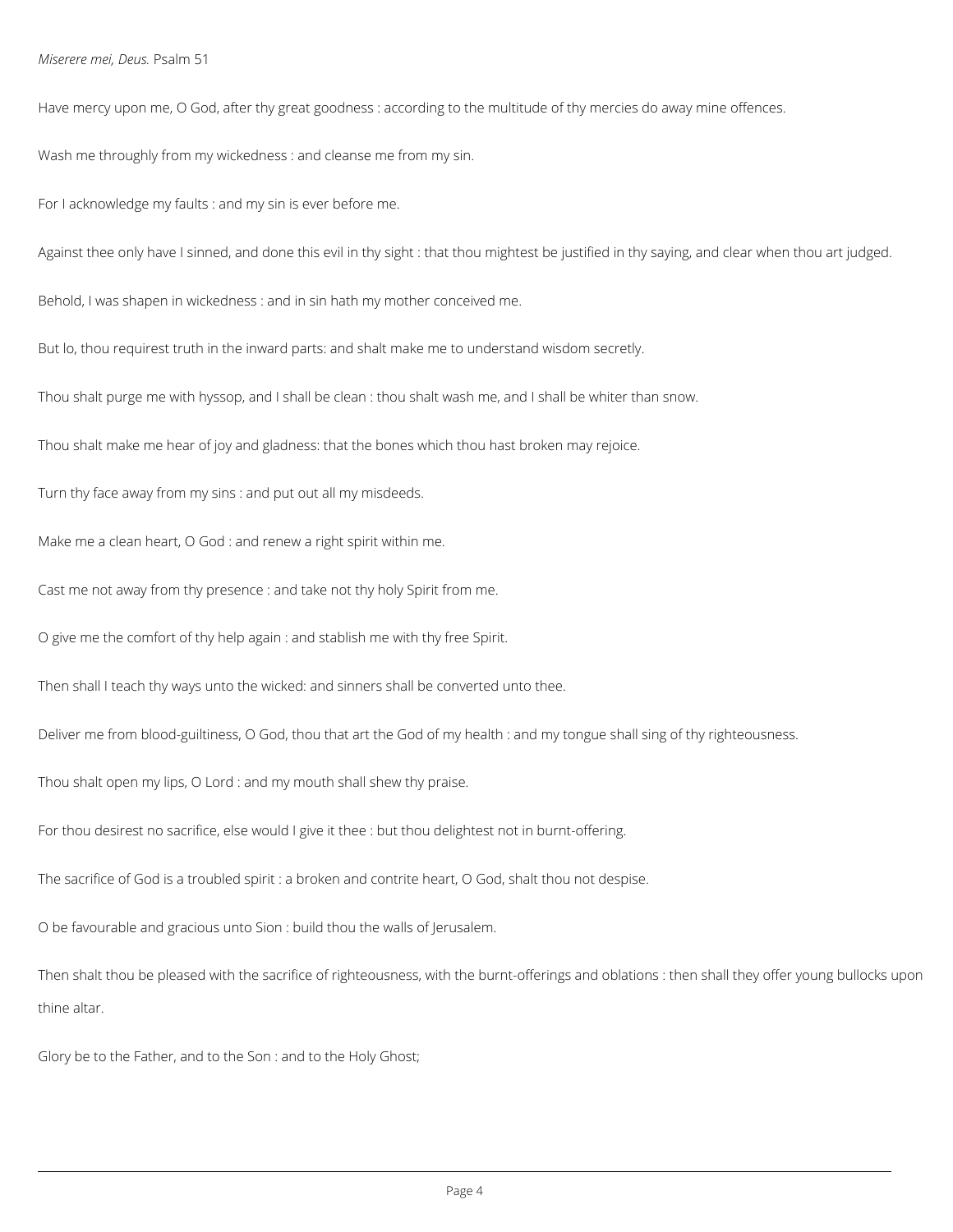Answer.As it was in the beginning, is now, and ever shall be : world without end. Amen.

Lord, have mercy upon us.

## **Christ, have mercy upon us.**

Lord, have mercy upon us.

Our Father which art in heaven, Hallowed be thy Name, Thy kingdom come, Thy will be done, in earth as it is in heaven. Give us this day our daily bread; And forgive us our trespasses, As we forgive them that trespass against us; And lead us not into temptation, But deliver us from evil. Amen.

Minister. O Lord, save thy servants;

Answer.That put their trust in thee.

Minister. Send unto them help from above.

Answer.And evermore mightily defend them.

Minister. Help us, O God our Saviour.

Answer.And for the glory of thy Name deliver us; be merciful unto us sinners, for thy Name's sake.

Minister. O Lord, hear our prayer.

Answer.And let our cry come unto thee.

Minister.Let us pray.

O Lord, we beseech thee, mercifully hear our prayers, and spare all those who confess their sins unto thee; that they, whose consciences by sin are accused, by thy merciful pardon may be absolved; through Christ our Lord. **Amen.**

OÂ most mighty God, and merciful Father, who hast compassion upon all men, and hatest nothing that thou hast made; who wouldest not the death of a sinner, but that he should rather turn from his sin, and be saved: Mercifully forgive us our trespasses; receive and comfort us, who are

grieved and wearied with the burden of our sins. Thy property is always to have mercy; to thee only it appertaineth to forgive sins. Spare us

therefore, good Lord, spare thy people, whom thou hast redeemed; enter not into judgement with thy servants, who are vile earth, and

miserable sinners; but so turn thine anger from us, who meekly acknowledge our vileness, and truly repent us of our faults, and so make haste

to help us in this world, that we may ever live with thee in the world to come; through Jesus Christ our Lord. **Amen.**

Then shall the people say this that followeth, after the Minister.